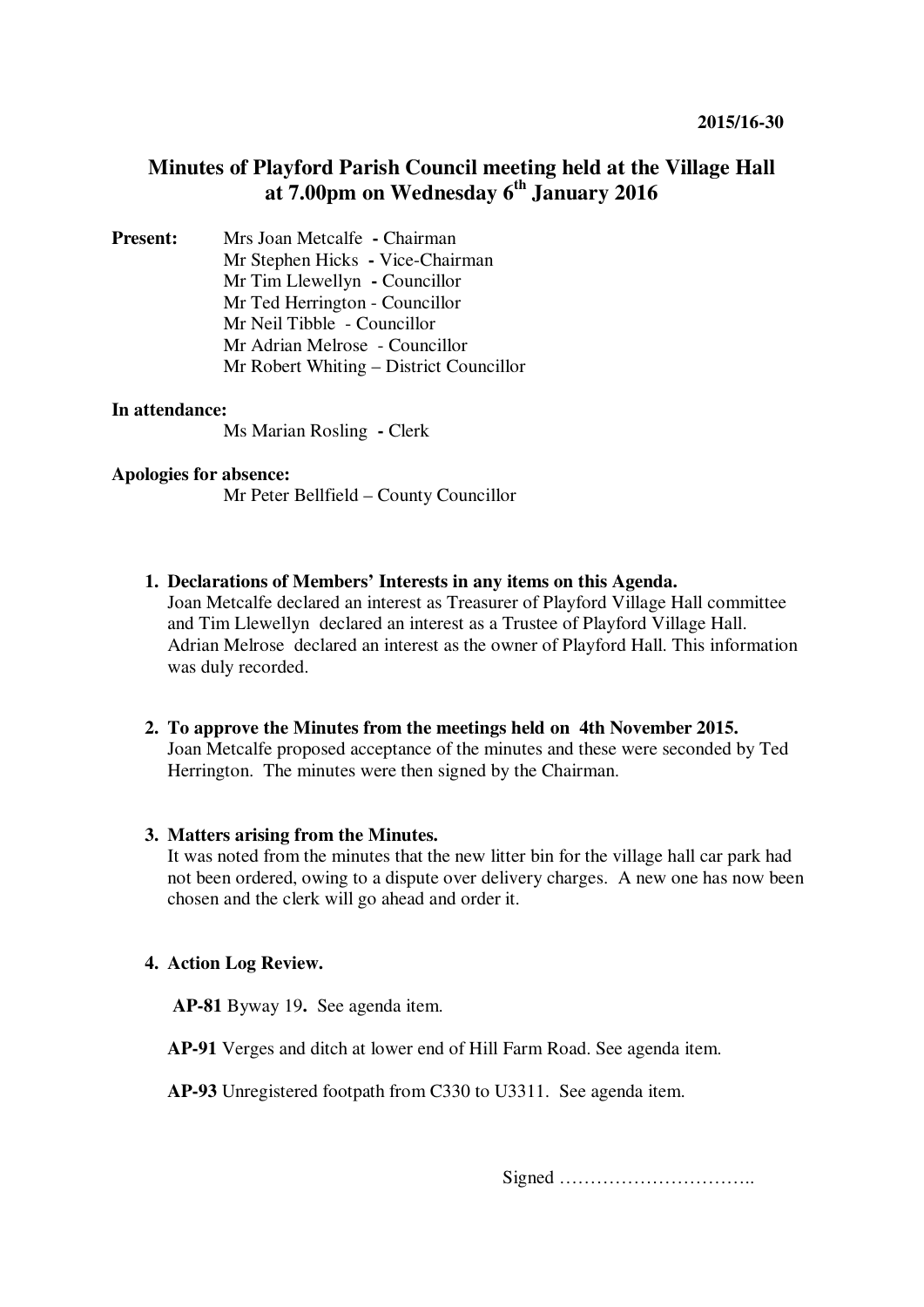**AP-98** Temporary repair at the junction of Butts Road and Brook Lane where tarmac has fallen away has not been successful –this was re-reported in Sept 2015 but has still not been attended to. Clerk to chase progress.

**AP-100** Arm which has fallen off signpost at junction of C324 and Church Road – this will be repaired when a technician is next in the area.

**AP-104** Splay at junction of C324 and Church Road has not been sufficiently well cut back and is impeding vision. This has been reported and chased up repeatedly – the clerk was assured in December that it would be attended to.

**AP-106** FP9 & FP13 overgrown with brambles. Debbie Adams from Highways, Saxmundham said it was in the contractors' hands but she will chase again.

**AP-107** Ditch blocked in Spring Meadow opposite junction with FP from Church Lane. The clerk is still awaiting an update which was requested on 26.10.15.

**AP-108** Fallen laurel tree on left side of Spring Meadow beyond the layby and overgrown ivy has now been cleared away.

**AP-111** Branches fallen from trees in the Alder Carr were reported in November – they have been cleared to one side to allow a clear passage and will be removed completely later this month.

**AP-112** Overgrown vegetation on FP4 (Pig Lane Bridleway) was reported in November. The landowner has cleared as far as he can and is waiting for SCC Highways to clear the rest.

For more details see Action Log appended at end of the Minutes.

#### **5. District Councillor's report**

District Councillor Robert Whiting reported that County Councillor Peter Bellfield was unfortunately too unwell to attend.

Success has been declared with the trial of managing without traffic lights at the western roundabout at the junction of Ropes Drive and the A1214 near Bell Lane. Traffic delays were proven to be reduced by 50% without the traffic lights and these will be removed sometime during the Summer, at night time to minimise disruption.

Work will commence soon to put in two new soakaways at the top of Bell Lane.

There are available funds left in Peter Bellfield's Locality Budget for the current tax year and Robert Whiting would like to be contacted by email if anything is required.

Signed …………………………………..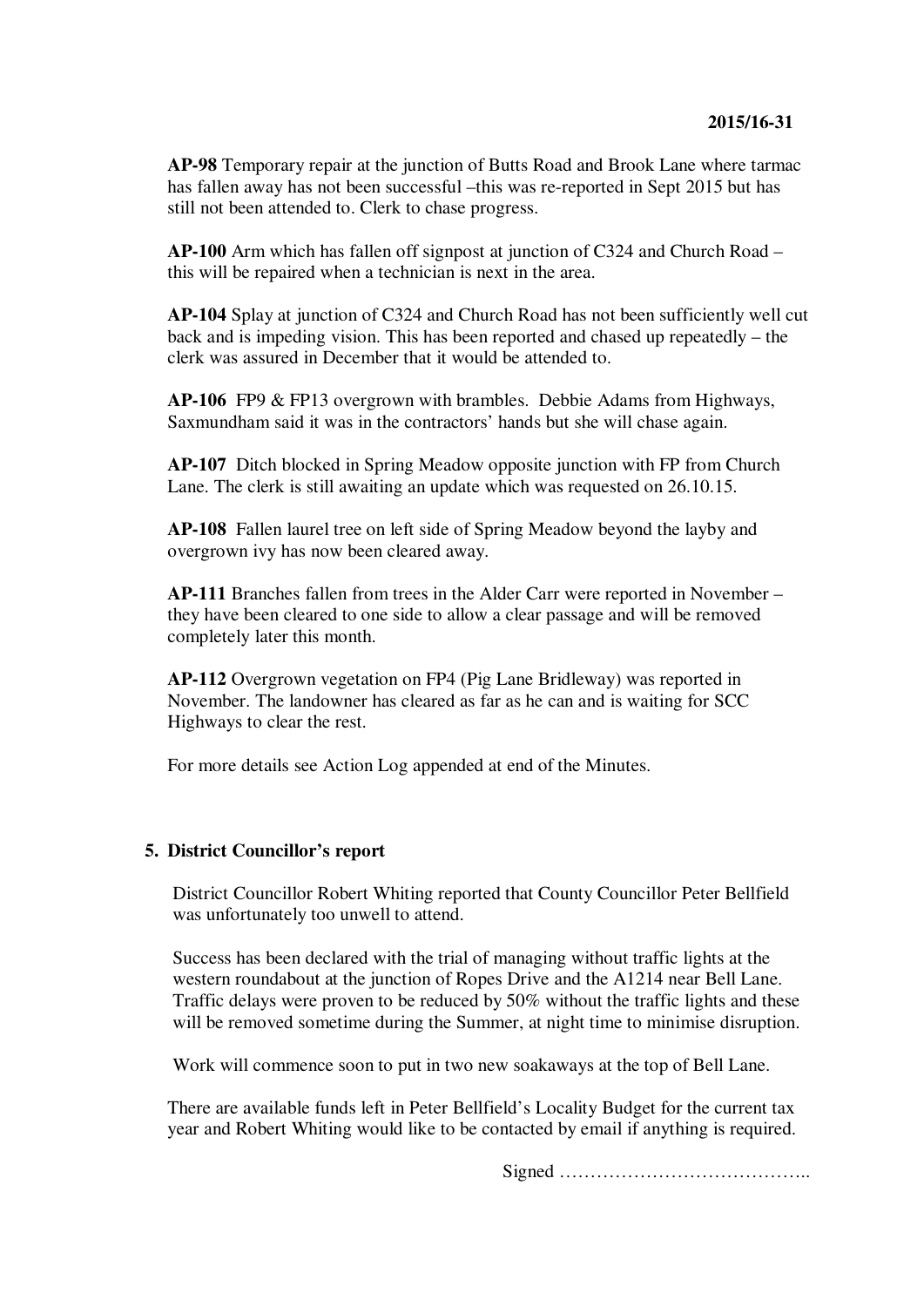# **2015/16-32**

A discussion then ensued regarding the two planning applications that were referred back to planning department as they either did not comply with conditions of consent or had been carried out without consent:

Airys Cottage. There are concerns regarding the new entrance made onto the Church Road/Church Lane junction with Hill Farm Road and with the kerb stones around the roadside border that have been replaced with unsuitable substitutes. Also no application for a dropped kerb has been received by Highways Dept.

Sonnet House. Drainage for the new drive has been constructed at the top of the drive instead of at the bottom (as stipulated). This means that run-off water entering the road at Church Lane has not been minimised.

A site meeting with David Chenery (Highways), the owners and representatives from the Parish Council will take place at a date to be agreed soon, to discuss these issues.

Kesgrave Town Council has received an application for an extra 300 dwellings in the Bell Lane area, the closing date for comments is  $18<sup>th</sup>$  January 2016. Martlesham Parish Council has received an application for 215 dwellings to be erected in Top Street, closing date is  $13<sup>th</sup>$  January 2016. Both of these projects will mean extra traffic in the vicinity.

Finally, a decision has been made by SCDC not to charge residents any extra for emptying brown wheelie bins for the next financial year.

Robert Whiting left the meeting at 7.40pm

## **6. Finance**

| $\circ$ | Reporting & authorisation of cheques/online payments:- |                                                   |          |          |
|---------|--------------------------------------------------------|---------------------------------------------------|----------|----------|
|         | $HMRC - tax$ on clerk's salary<br>100765               |                                                   | £124.20  |          |
|         | 100766                                                 | M J Rosling – clerk's expenses $(4 \text{ mths})$ |          | £ 46.07  |
|         |                                                        |                                                   |          |          |
|         | <b>Bank balances:</b>                                  |                                                   |          |          |
|         | Barclays Bank current account<br>as at 31.12.15        |                                                   | £4731.84 |          |
|         | NS&I Savings account<br>as at 31.12.15                 |                                                   |          | £3292.46 |

o Internal audit:

The clerk has approached Mr Colin Grimwood, Baptist Minister for Grundisburgh and he is willing to carry out an internal audit on the parish accounts at the end at this tax year. This was unanimously agreed by the council and the clerk will negotiate remuneration, possibly a donation to the Grundisburgh Chapel funds.

Signed ………………………………..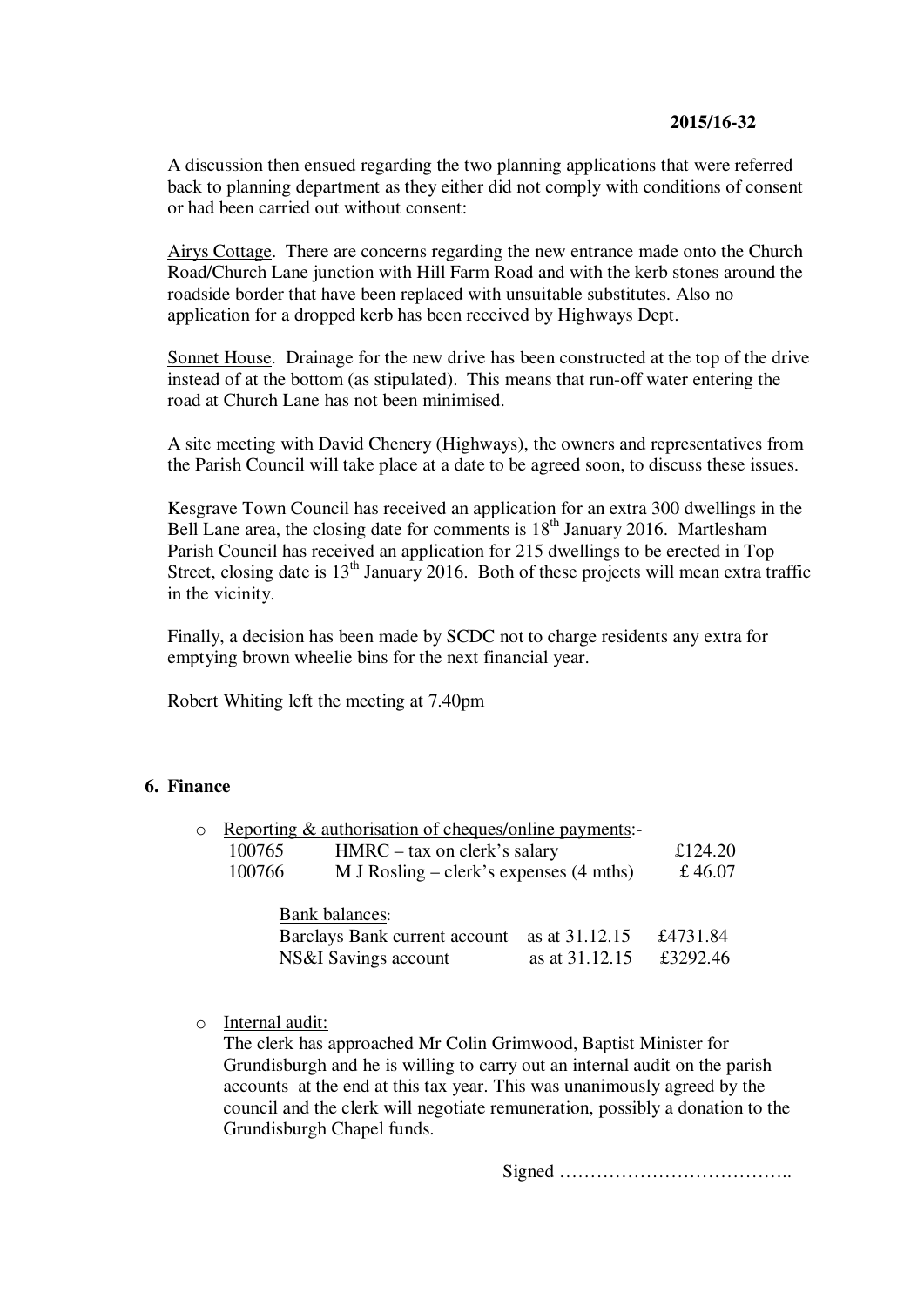o Grant application for purchase of computer equipment.

The clerk has had to replace her computer equipment in order to continue working for the parish council and to comply with current transparency regulations. NALC has funds available to assist with this and it was agreed that the clerk could apply via SALC for help towards the cost of this. The relevant application form was completed by the clerk and signed by Joan Metcalfe as Chairman. The clerk stated that the maximum amount that might be reimbursed would be £350.00 and that she was willing to fund the rest of the purchase herself. The equipment would then be part-owned by the council.

o Budget Update 2015/2016

The Budget was discussed in detail at the previous meeting –there are funds of approx £1543 allocated to the Basket Ball project and £2000 set aside for any emergencies that may arise on any common ground in the parish. £1500 is also being held in the NS&I account in case it is required for the initial set up of a Neighbourhood Plan. Final bills for grass cutting/grounds maintenance and for hire of the Village Hall for meetings, have yet to be received before the end of the tax year. Apart from the annual donation of £100.00 to the Benefice magazine, it was felt that the council should not be donating funds to other causes as this would result in the need to raise the precept, thus increasing council tax levels for next year.

It was agreed by all that the current precept amount of £4500 did not need to be increased for 2016-2017, despite the amount of precept grant having been lowered to £53 this year. Joan Metcalfe proposed this and it was seconded by Adrian Melrose.

#### **7. Highways**

Pot holes in Butts Road at the junction with Brook Lane have now been repaired. No further issues to record.

# **8. Risk assessment**

The Risk assessment document was read out and amended as follows:

Neil Tibble was appointed to monitor the area around the playing field/parish hall entrance onto Butts Road and to report as necessary if anything was amiss.

Joan Metcalfe to monitor trees on Parish Council land once every 3 months and after storms and to report any damage or disease.

Joan Metcalfe to monitor the gate between the village hall car park and the playing field (including the break glass compartment where the emergency key is stored) and to report or deal with any problems.

Neil Tibble to monitor the area around the bottle bank and to contact Suffolk Norse Ltd if the bins needed emptying before the next regular collection was due.

Signed ………………………………..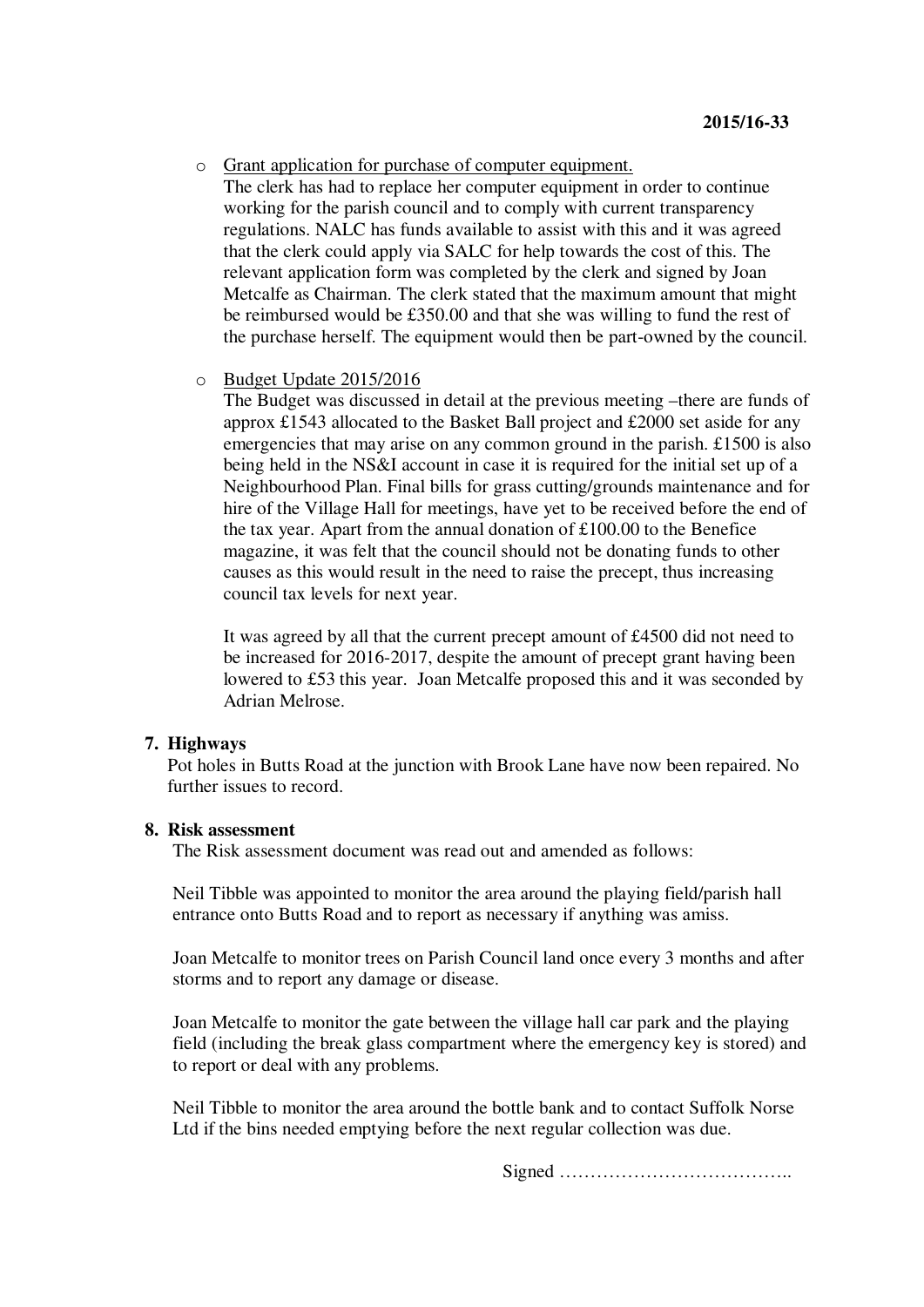The possibility of replacing the dog litter bin with a larger one was discussed as it was considered that this could be useful. Joan Metcalfe to make enquiries as to whether the Parish Council would need to fund this and who would be responsible for emptying it.

# **Unregistered Footpath from C330 to U3311 - progress**

Joan Metcalfe now has six completed evidence forms to prove the existence of this footpath. The matter was discussed with Robert Whiting and it was thought that more people needed to be approached to add weight to the application for reinstating the footpath. Joan Metcalfe will address this.

#### **9. Downgrading of Byway19 to a Bridleway.**

The byway continues to be churned up by 4WD vehicles using this track and the problem is exacerbated by wet weather. Adrian Melrose will approach The Ramblers Association to sound them out for advice on how best to approach the question of having this route closed to wheeled traffic as at the moment it is unfit for use by walkers.

# **10. Neighbourhood Plan - progress**

A meeting will be held in the Village Hall on Saturday  $16<sup>th</sup>$  January 2016 to discuss with parishioners the merits of adopting a Neighbourhood Plan and to invite their views . Adrian Melrose and Tim Llewellyn will provide slides and a written presentation to explain what it's all about. Leaflets are being prepared and will be distributed to each house in the parish very shortly, to emphasise the fact that this is a very worthwhile exercise and in every household's interest. Adrian Melrose will start up a new website to invite parishioners' views and to report progress of the Plan. Email addresses will be collected at the meeting for this purpose, for those wishing to participate.

# **11. Hill Farm Road verge and ditches.**

Despite writing to the landowners last November requesting that this area is tidied up, the clerk has received no response. Verges will not be cut by SCC Highways as this is an unclassified road and the ditch desperately needs clearing. The clerk will approach Suffolk Norse Ltd for a quote to do this work and will report to the next meeting.

## **12. Outdoor Playspace funds.**

Steve Hicks reported that Adrian Sandham has been asked to come and look at the work required to erect a Basketball post and net and to provide a quote as the previous contractor is no longer available. Steve will report progress on this.

# **13. Queen's 90th Birthday Celebrations**

The Bank Holiday in honour of the Queen's birthday is on Monday 13<sup>th</sup> June. It was suggested that Saturday  $11<sup>th</sup>$  June might be possibility for a celebration in the village. This will be discussed further at the next meeting.

Signed …………………………..